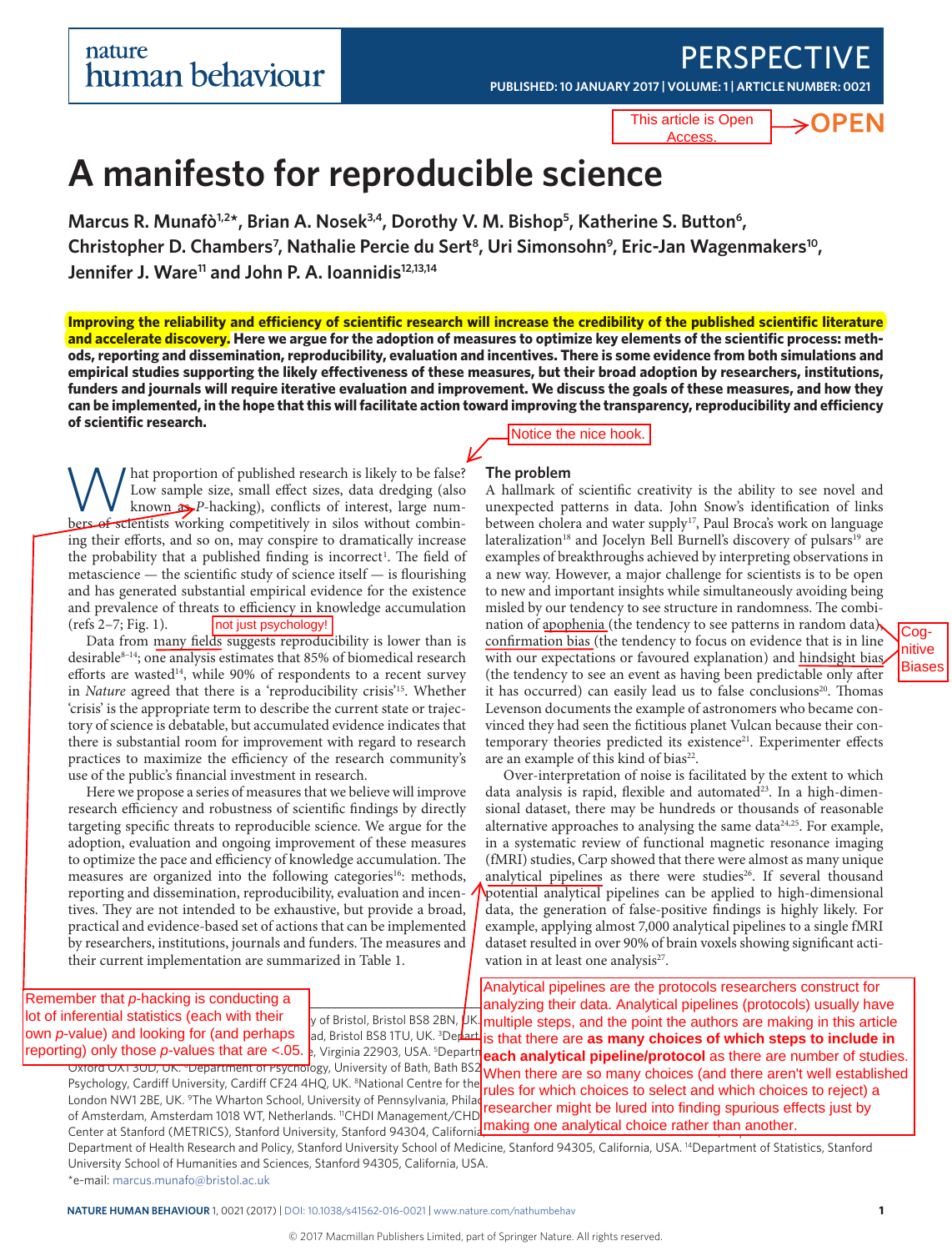

**Figure 1 | Threats to reproducible science.** An idealized version of the hypothetico-deductive model of the scientific method is shown. Various potential threats to this model exist (indicated in red), including lack of replication<sup>5</sup>, hypothesizing after the results are known (HARKing)<sup>7</sup>, poor study design, low statistical power<sup>2</sup>, analytical flexibility<sup>51</sup>, P-hacking<sup>4</sup>, publication bias<sup>3</sup> and lack of data sharing<sup>6</sup>. Together these will serve to undermine the robustness of published research, and may also impact on the ability of science to self-correct.

Cognitive Biases

> post hoc means after the fact"

During data analysis it can be difficult for researchers to recognize *P*-hacking<sup>28</sup> or data dredging because confirmation and hindsight biases can encourage the acceptance of outcomes that fit expectations or desires as appropriate, and the rejection of outcomes that do not as the result of suboptimal designs or analyses. Hypotheses may emerge that fit the data and are then reported without indication or <u>recognition of the</u>ir *post hoc* origin<sup>7</sup>. This, unfortunately, is not scientific discovery, but self-deception<sup>29</sup>. Uncontrolled, it can dramatically increase the false discovery rate. We need measures to counter the natural tendency of enthusiastic scientists who are motivated by discovery to see patterns in noise.

### **Methods**

In this section we describe measures that can be implemented when performing research (including, for example, study design, methods, statistics, and collaboration).

**Protecting against cognitive biases.** There is a substantial literature on the difficulty of avoiding cognitive biases. An effective solution to mitigate self-deception and unwanted biases is blinding. In some research contexts, participants and data collectors can be blinded to the experimental condition that participants are assigned to, and to the research hypotheses, while the data analyst can be blinded to key parts of the data. For example, during data preparation and cleaning, the identity of experimental conditions or the variable labels can be masked so that the output is not interpretable in terms of the research hypothesis. In some physical sciences this approach has been extended to include deliberate perturbations in or masking of data to allow data preparation (for example, identification of outliers) to proceed without the analyst being able to see the corresponding results<sup>30</sup>. Pre-registration of the study design, primary outcome(s) and analysis plan (see 'Promoting study preregistration' section', below) is a highly effective form of blinding "Blinding" is both ar ableis and an nprecis term in the research context. I means "kep naïve about" not tha you can see. So when ever yo

because the data do not exist and the outcomes are not yet known. **Improving methodological training.** Research design and statissee the terms

tical analysis are mutually dependent. Common misperceptions, such as the interpretation of *P* values<sup>31</sup>, limitations of null-hypothesis significance testing<sup>32</sup>, the meaning and importance of statistical power<sup>2</sup>, the accuracy of reported effect sizes<sup>33</sup>, and the likelihood that  $\sqrt{\frac{1}{2}}$  size that generated a statistically significant finding will also be adequate to replicate a true finding<sup>34</sup>, could all be addressed "blinding, "blinded," or "blind," replace those term with the term

## PERSPECTIVE **NATURE HUMAN BEHAVIOUR**

through improved statistical training. Similarly, basic design principles are important, such as blinding to reduce experimenter bias, randomization or counterbalancing to control for confounding, and the use of within-subjects designs, where possible, to maximize power. However, integrative training in research practices that can protect oneself against cognitive biases and the effects of distorted incentives is arguably more important. Moreover, statistical and methodological best practices are under constant revision and improvement, so that senior as well as junior researchers need continuing methodological education, not least because much training Cognitive of early-career researchers is informal and flows from their supervisor or mentor. A failure to adopt advances in methodology — such as the very slow progress in increasing statistical power<sup>35,36</sup> — may be partly a function of failing to inculcate a continuing professional education and development ethic. This is why we began our course learning about Biases.

Without formal requirements for continuing education, the most effective solutions may be to develop educational resources that are accessible, easy-to-digest and immediately and effectively applicable to research (for example, brief, web-based modules for specific topics, and combinations of modules that are customized for particular research applications). A modular approach simplifies the process of iterative updating of those materials. Demonstration software and hands-on examples may also make the lessons and implications particularly tangible to researchers at any career stage: the Experimental Design Assistant (https://eda.nc3rs.org.uk) supports research design for whole animal experiments, while *P*-hacker (http://shinyapps. org/apps/p-hacker/) shows just how easy it is to generate apparently statistically significant findings by exploiting analytic flexibility.

**Implementing independent methodological support.** The need for independent methodological support is well-established in some areas — many clinical trials, for example, have multidisciplinary trial steering committees to provide advice and oversee the design and conduct of the trial. The need for these committees grew out of the well-understood financial conflicts of interest that exist in many clinical trials. The sponsor of a trial may be the company manufacturing the product, and any intentional or unintentional influence can distort the study design, analysis and interpretation of results for the ultimate financial benefit of the manufacturer at the cost of the accuracy of the science and the health benefit to the consumers<sup>37,38</sup>. Non-financial conflicts of interest also exist, such as the beliefs and preconceptions of individual scientists and the stakes that researchers have in obtaining publishable results in order to progress their career<sup>39,40</sup>. Including independent researchers (particularly methodologists with no personal investment in a research topic) in the design, monitoring, analysis or interpretation of research outcomes may mitigate some of those influences, and can be done either at the level of the individual research project or through a process facilitated by a funding agency (see Box 1).

means "make less severe, serious, or painful."

Mitigate

**Encouraging collaboration and team science.** Studies of statistical power persistently find it to be below (sometimes well below) 50%, across both time and the different disciplines studied<sup>2,35,36</sup>. Low statistical power increases the likelihood of obtaining both

false-positive and false-negative results<sup>2</sup>, meaning that it offers no An advantage if the purpose is to accumulate knowledge. Despite this, low-powered research persists because of dysfunctional incentives, poor understanding of the consequences of low power, and lack of resources to improve power. Team science is a solution to the latter problem  $-$  instead of relying on the limited resources of single investigators, distributed collaboration across many study sites facilitates high-powered designs and greater potential for testing generalizability across the settings and populations sampled. This also brings greater scope for multiple theoretical and disciplinary perspectives, and a diverse range of research cultures and experiences, to be incorporated into a research project.

example of "team science" is the "Many Labs" Project, for which "many" psychology labs colalborated on the same series of studies.

<u>i intiininn isaacha ar an t-Intiininn is an t-Intiininn is an t-Intiininn is an t-Intiininn is an t-Intiininn </u>

**2 NATURE HUMAN BEHAVIOUR** 1, 0021 (2017) | DOI: 10.1038/s41562-016-0021 | www.nature.com/nathumbehav "In plain English, **statistical power is the likelihood that a study will dete[ct an effect when ther](http://dx.doi.org/10.1038/s41562-016-0021)e is an effect there to be detected**" (from https://effectsizefaq.com/2010/05/31/what-is-statistical-power/).

 $\left| \begin{array}{c} \text{kept} \\ \text{2} \end{array} \right|$ 

naïve about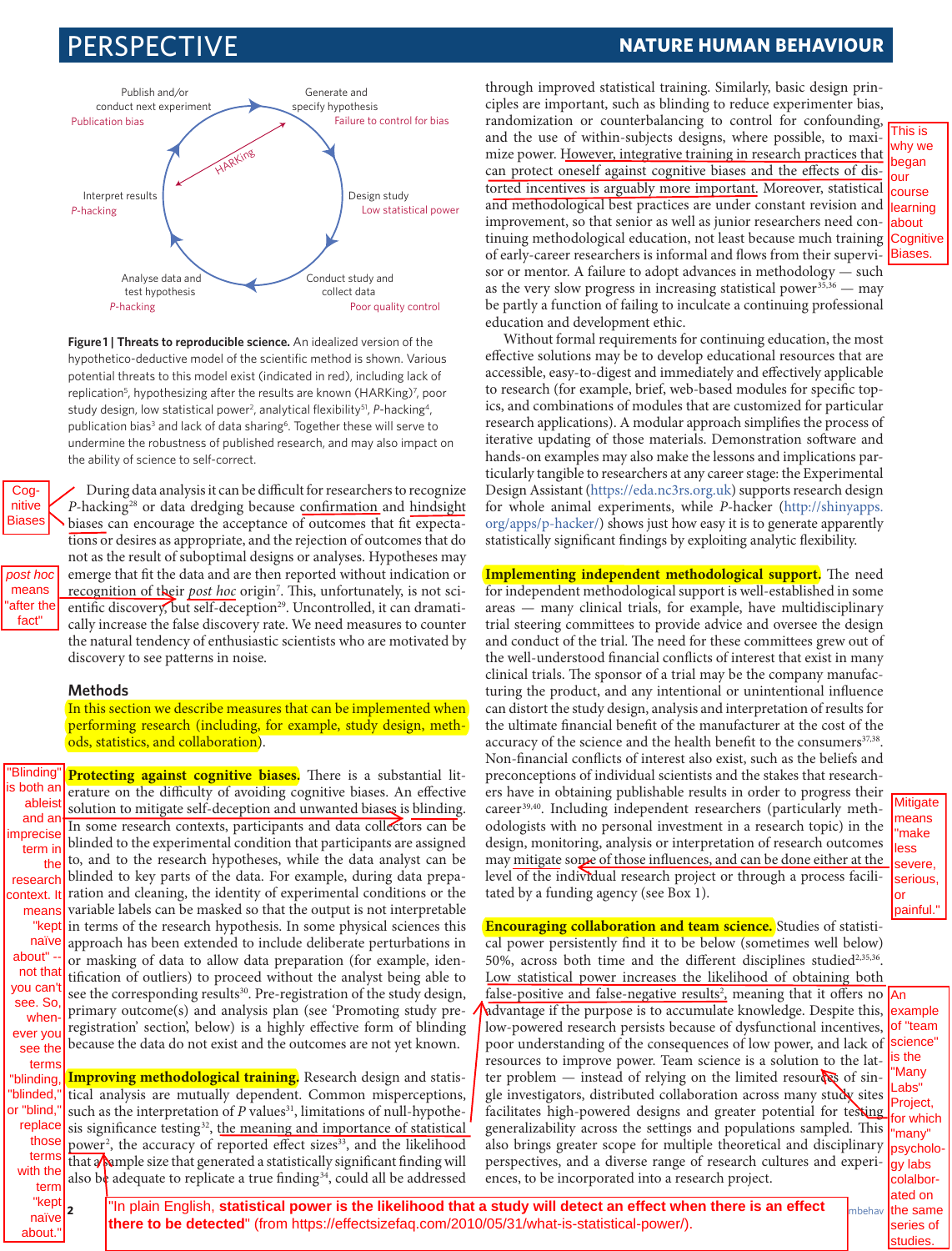# **NATURE HUMAN BEHAVIOUR EXAMPLE SERVICES PERSPECTIVE SERVICES**

| <b>Theme</b>                   |    | Proposal                                     | Examples of initiatives/potential solutions<br>(extent of current adoption)                                                    | Stakeholder(s) |
|--------------------------------|----|----------------------------------------------|--------------------------------------------------------------------------------------------------------------------------------|----------------|
| Methods                        |    | Protecting against cognitive biases          | All of the initiatives listed below (* to ****)<br>Blinding $(**)$                                                             | J, F           |
|                                |    | Improving methodological training            | Rigorous training in statistics and research methods for<br>future researchers (*)                                             | I, F           |
|                                |    |                                              | Rigorous continuing education in statistics and methods for<br>researchers (*)                                                 |                |
|                                | 3  | Independent methodological support           | Involvement of methodologists in research (**)<br>Independent oversight (*)                                                    | F              |
|                                |    | Collaboration and team science               | Multi-site studies/distributed data collection (*)<br>Team-science consortia (*)                                               | I, F           |
| Reporting and<br>dissemination | 15 | Promoting study pre-registration             | Registered Reports (*)<br>Open Science Framework (*)                                                                           | J, F           |
|                                | 16 | Improving the quality of reporting           | Use of reporting checklists (**)<br>Protocol checklists (*)                                                                    | IJ             |
|                                |    | Protecting against conflicts of interest     | Disclosure of conflicts of interest (***)<br>Exclusion/containment of financial and non-financial<br>conflicts of interest (*) |                |
| Reproducibility                | 18 | Encouraging transparency and open<br>science | Open data, materials, software and so on (* to **)<br>Pre-registration (**** for clinical trials, * for other studies)         | J, F, R        |
| Evaluation                     | 19 | Diversifying peer review                     | Preprints (* in biomedical/behavioural sciences,<br>**** in physical sciences)                                                 |                |
|                                |    |                                              | Pre- and post-publication peer review, for example, Publons,<br>PubMed Commons (*)                                             |                |
| Incentives                     | 10 | Rewarding open and reproducible<br>practices | Badges (*)<br>Registered Reports (*)                                                                                           | J, I, F        |
|                                |    |                                              | Transparency and Openness Promotion guidelines (*)<br>Funding replication studies (*)                                          |                |
|                                |    |                                              | Open science practices in hiring and promotion (*)                                                                             |                |

**Table 1 | A manifesto for reproducible science.**

Estimated extent of current adoption: \*, <5%; \*\*, 5-30%; \*\*\*, 30-60%; \*\*\*\*, >60%. Abbreviations for key stakeholders: J, journals/publishers; F, funders; I, institutions; R, regulators

Multi-centre and collaborative efforts have a long and successful tradition in fields such as randomized controlled trials in some areas of clinical medicine, and in genetic association analyses, and have improved the robustness of the resulting research literatures. Multi-site collaborative projects have also been advocated for other types of research, such as animal studies<sup>41-43</sup>, in an effort to maximize their power, enhance standardization, and optimize transparency and protection from biases. The Many Labs projects illustrate this potential in the social and behavioural sciences, with dozens of laboratories implementing the same research protocol to obtain highly precise estimates of effect sizes, and evaluate variability across samples and settings44,45. It is also possible, and desirable, to incorporate a team science ethos into student training.

### **Reporting and dissemination**

In this section we describe measures that can be implemented when communicating research (including, for example, reporting standards, study pre-registration, and disclosing conflicts of interest).

**Promoting study pre-registration.** Pre-registration of study protocols for randomized controlled trials in clinical medicine has become standard practice46. In its simplest form it may simply comprise the registration of the basic study design, but it can also include a detailed pre-specification of the study procedures, outcomes and statistical analysis plan. It was introduced to address two problems: publication bias and analytical flexibility (in particular outcome switching in the case of clinical medicine). Publication bias<sup>47</sup>, also known as the file drawer problem<sup>48</sup>, refers to the fact that many more studies are conducted than published. Studies that obtain positive and novel results are more likely to be published than studies that obtain negative results or report replications of prior results<sup>47,49,50</sup>. The consequence is that the published literature indicates stronger evidence for findings than exists in reality. Outcome switching refers to the possibility of changing the outcomes of interest in the study depending on the observed results. A researcher may include ten variables that could be considered outcomes of the research, and — once the results are known — intentionally or unintentionally select the subset of outcomes that show statistically significant results as the outcomes of interest. The consequence is an increase in the likelihood that reported results are spurious by leveraging chance, while negative evidence gets ignored. This is one of several related research practices that can inflate spurious findings when analysis decisions are made with knowledge of the observed data, such as selection of models, exclusion rules and covariates. Such data-contingent analysis decisions constitute what has become known as *P*-hacking<sup>51</sup>, and pre-registration can protect against all of these.

The strongest form of pre-registration involves both registering the study (with a commitment to make the results public) and closely pre-specifying the study design, primary outcome and analysis plan in advance of conducting the study or knowing the outcomes of the research. In principle, this addresses publication bias by making all research discoverable, whether or not it is ultimately published, allowing all of the evidence about a finding to be obtained and evaluated. It also addresses outcome switching, and *P*-hacking more generally, by requiring the researcher to articulate analytical decisions prior to observing the data, so that these decisions remain data-independent. Critically, it also makes clear the distinction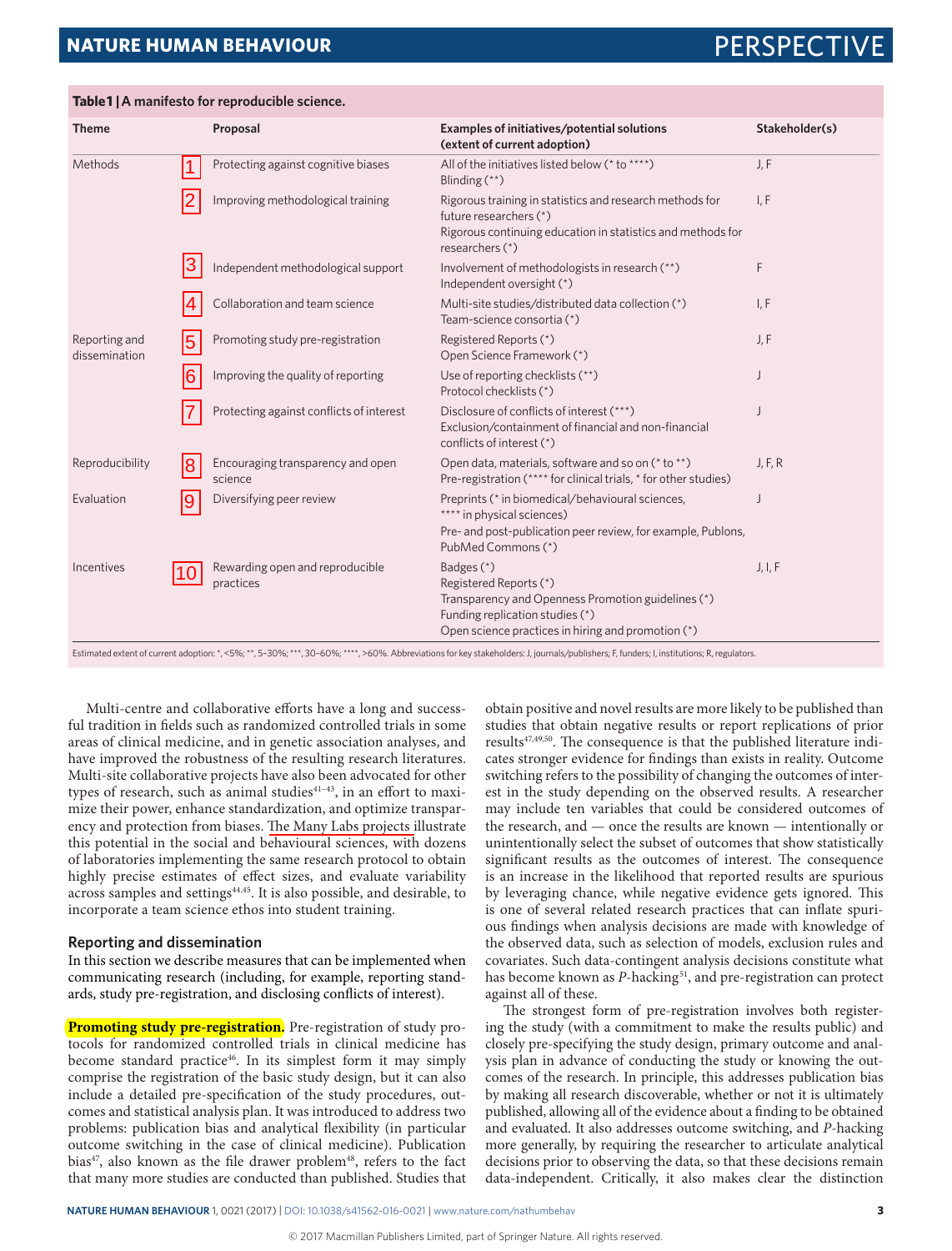between data-independent confirmatory research that is important for testing hypotheses, and data-contingent exploratory research that is important for generating hypotheses.

While pre-registration is now common in some areas of clinical medicine (due to requirements by journals and regulatory bodies, such as the Food and Drug Administration in the United States and the European Medicines Agency in the European Union), it is rare in the social and behavioural sciences. However, support for study pre-registration is increasing; websites such as the Open Science Framework (http://osf.io/) and AsPredicted (http://AsPredicted. org/) offer services to pre-register studies, the Preregistration Challenge offers education and incentives to conduct pre-registered research (http://cos.io/prereg), and journals are adopting the Registered Reports publishing format<sup>52,53</sup> to encourage pre-registration and add results-blind peer review (see Box 3).

**Improving the quality of reporting.** Pre-registration will improve discoverability of research, but discoverability does not guarantee usability. Poor usability reflects difficulty in evaluating what was done, in reusing the methodology to assess reproducibility, and in incorporating the evidence into systematic reviews and metaanalyses. Improving the quality and transparency in the reporting of research is necessary to address this. The Transparency and Openness Promotion (TOP) guidelines offer standards as a basis for journals and funders to incentivize or require greater transparency in planning and reporting of research<sup>54</sup>. TOP provides principles for how transparency and usability can be increased, while other guidelines provide concrete steps for how to maximize the quality of reporting in particular areas. For example, the Consolidated Standards of Reporting Trials (CONSORT) statement provides guidance for clear, complete and accurate reporting of randomized controlled trials<sup>55-57</sup>. Over 300 reporting guidelines now exist for observational studies, prognostic studies, predictive models, diagnostic tests, systematic reviews and meta-analyses in humans, a large variety of studies using different laboratory methods, and animal studies. The Equator Network (http://www.equator-network. org/) aggregates these guidelines to improve discoverability<sup>58</sup>. There

are also guidelines for improving the reporting of research planning; for example, the Preferred Reporting Items for Systematic Reviews and Meta-analyses (PRISMA) statement for reporting of systematic reviews and meta-analyses<sup>59</sup>, and PRISMA-P for protocols of systematic reviews<sup>60</sup>. The Preregistration Challenge workflow and the pre-registration recipe for social-behavioural research<sup>61</sup> also illustrate guidelines for reporting research plans.

The success of reporting guidelines depends on their adoption and effective use. The social and behavioural sciences are behind the biomedical sciences in their adoption of reporting guidelines for research, although with rapid adoption of the TOP guidelines and related developments by journals and funders that gap may be closing. However, improved reporting may be insufficient on its own to maximize research quality. Reporting guidelines are easily perceived by researchers as bureaucratic exercises rather than means of improving research and reporting. Even with pre-registration of clinical trials, one study observed that just 13% of trials published outcomes completely consistent with the pre-registered commitments. Most publications of the trials did not report pre-registered outcomes and added new outcomes that were not part of the registered design (see www.COMPare-trials.org). Franco and colleagues observed similar findings in psychology<sup>62</sup>; using protocol pre-registrations and public data from the Time-sharing Experiments for the Social Sciences project (http://www.tessexperiments.org/), they found that 40% of published reports failed to mention one or more of the experimental conditions of the experiments, and approximately 70% of published reports failed to mention one or more of the outcome measures included in the study. Moreover, outcome measures that were not included were much more likely to be negative results and associated with smaller effect sizes than outcome measures that were included.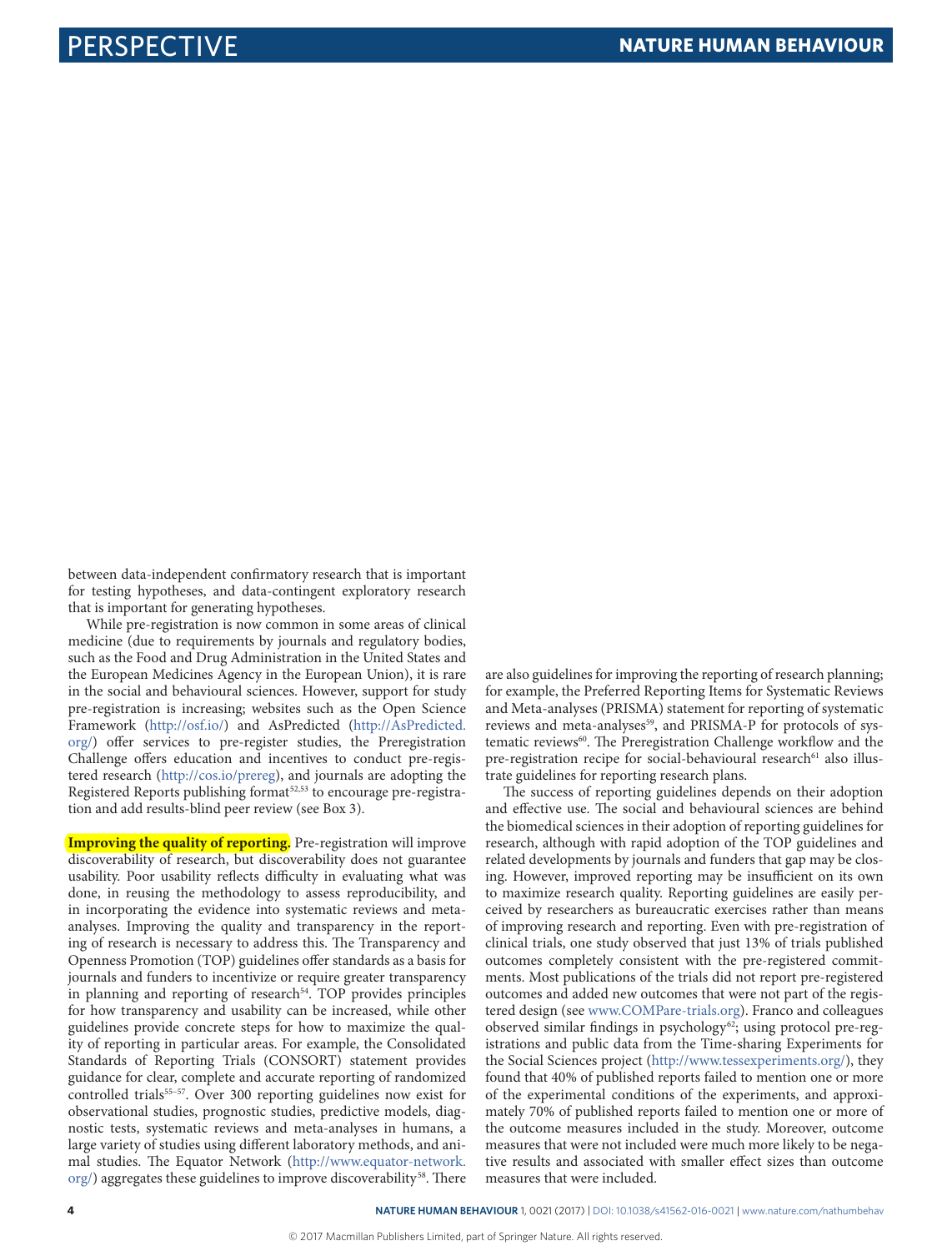methodology applied, the data acquired, and the process of methodology implementation, data analysis and outcome interpretation. Claims become credible by the community reviewing, critiquing, extending and reproducing the supporting evidence. However, without transparency, claims only achieve credibility based on trust in the confidence or authority of the originator. Transparency is superior to trust.

Open science refers to the process of making the content and process of producing evidence and claims transparent and accessible to others. Transparency is a scientific ideal, and adding 'open' should therefore be redundant. In reality, science often lacks openness: many published articles are not available to people without a personal or institutional subscription, and most data, materials and code supporting research outcomes are not made accessible, for example, in a public repository (refs 63,64; Box 5).

Very little of the research process (for example, study protocols, analysis workflows, peer review) is accessible because, historically, there have been few opportunities to make it accessible even if one wanted to do so. This has motivated calls for open access, open data and open workflows (including analysis pipelines), but there are substantial barriers to meeting these ideals, including vested financial interests (particularly in scholarly publishing) and few incentives for researchers to pursue open practices. For example, current incentive structures promote the publication of 'clean' narratives, which may require the incomplete reporting of study procedures or results. Nevertheless, change is occurring. The TOP guidelines<sup>54,65</sup> promote open practices, while an increasing number of journals and funders require open practices (for example, open data), with some offering their researchers free, immediate open-access publication with transparent post-publication peer review (for example, the Wellcome Trust, with the launch of Wellcome Open Research). Policies to promote open science can include reporting guidelines or specific disclosure statements (see Box 6). At the same time, commercial and non-profit organizations are building new infrastructure such as the Open Science Framework to make transparency easy and desirable for researchers.

#### **Evaluation**

In this section we describe measures that can be implemented when evaluating research (including, for example, peer review).

**Diversifying peer review.** For most of the history of scientific publishing, two functions have been confounded — evaluation and dissemination. Journals have provided dissemination via sorting and delivering content to the research community, and gatekeeping via peer review to determine what is worth disseminating. However, with the advent of the internet, individual researchers are no longer

The positive outcome of reporting guidelines is that they make it possible to detect and study these behaviours and their impact. Otherwise, these behaviours are simply unknowable in any systematic way. The negative outcome is the empirical evidence that reporting guidelines may be necessary, but will not alone be sufficient, to address reporting biases. The impact of guidelines and how best to optimize their use and impact will be best assessed by randomized trials (see Box 4).

### **Reproducibility**

In this section we describe measures that can be implemented to support verification of research (including, for example, sharing data and methods).

**Promoting transparency and open science.** Science is a social enterprise: independent and collaborative groups work to accumulate knowledge as a public good. The credibility of scientific claims is rooted in the evidence supporting them, which includes the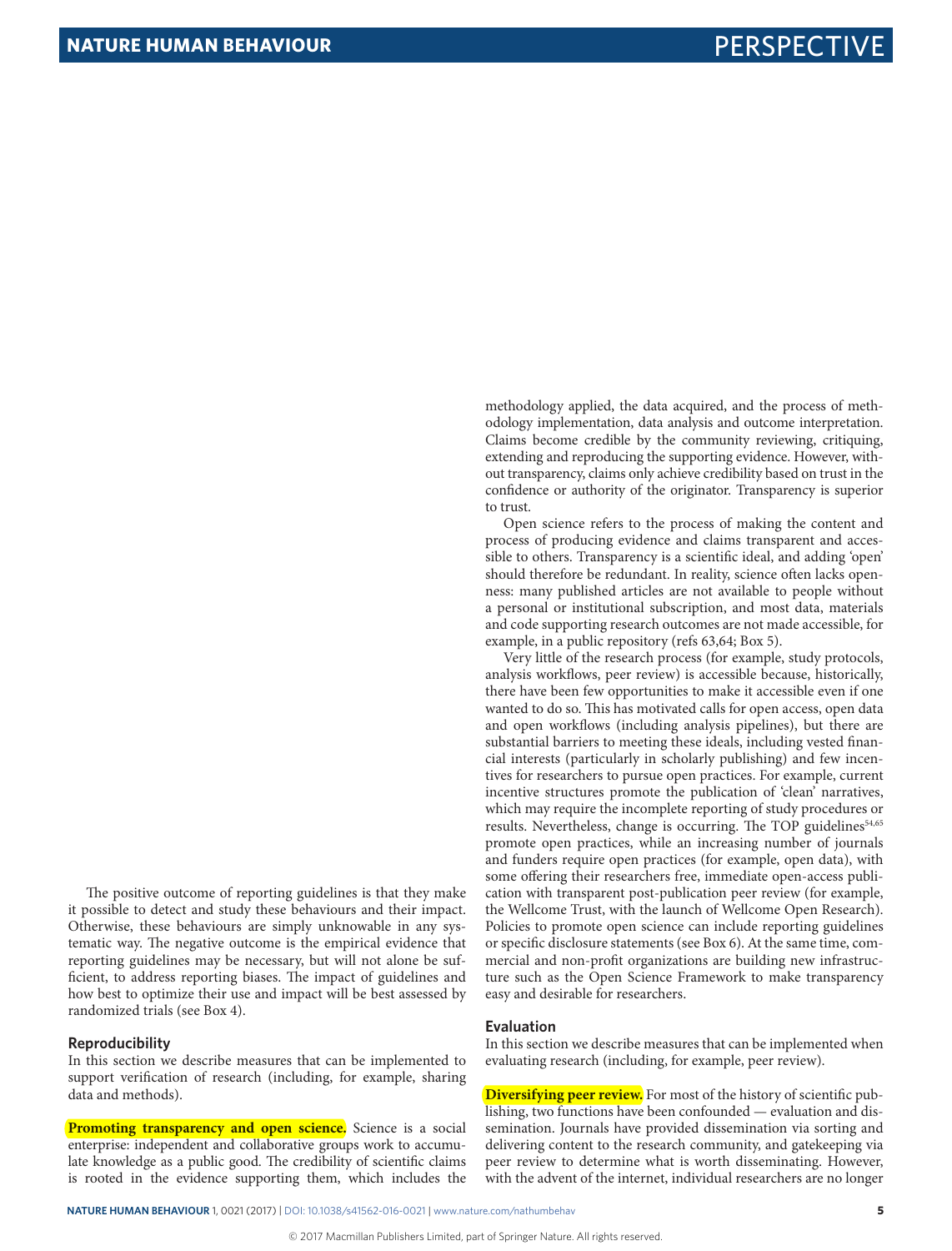Preprints are the manuscripts scientists write before they submit them to journals for peerreview. Making all preprints available would counter-act the publication bias problem (mentioned earlier -- that only results that are positive or fit with the 'popularly' held theories ever see the light of day (i.e., making all preprints available would circumvent the file-drawer problem).

Pre-publication peer review is review by other scientists before a manuscript is submitted to a journal. Post-publication review is review by other scientists after the manuscript has been published in a journal. So the sequence is prepublication peer review, peer review, postpublication peer review.

dependent on publishers to bind, print and mail their research to subscribers. Dissemination is now easy and can be controlled by researchers themselves. For example, preprint services (arXiv for some physical sciences, bioRxiv and PeerJ for the life sciences, engrXiv for engineering, PsyArXiv for psychology, and SocArXiv and the Social Science Research Network (SSRN) for the social sciences) facilitate easy sharing, sorting and discovery of research prior to publication. This dramatically accelerates the dissemination of information to the research community.

With increasing ease of dissemination, the role of publishers as a gatekeeper is declining. Nevertheless, the other role of publishing — evaluation — remains a vital part of the research enterprise. Conventionally, a journal editor will select a limited number of reviewers to assess the suitability of a submission for a particular journal. However, more diverse evaluation processes are now emerging, allowing the collective wisdom of the scientific community to be harnessed<sup>66</sup>. For example, some preprint services support public comments on manuscripts, a form of pre-publication review that can be used to improve the manuscript. Other services, such as PubMed Commons and PubPeer, offer public platforms to comment on published works facilitating post-publication peer review. At the same time, some journals are trialling 'results-free' review, where editorial decisions to accept are based solely on review of the rationale and study methods alone (that is, results-blind)<sup>67</sup>.

Both pre- and post-publication peer review mechanisms dramatically accelerate and expand the evaluation process<sup>68</sup>. By sharing preprints, researchers can obtain rapid feedback on their work from a diverse community, rather than waiting several months for a few reviews in the conventional, closed peer review process. Using post-publication services, reviewers can make positive and critical commentary on articles instantly, rather than relying on the laborious, uncertain and lengthy process of authoring a commentary and submitting it to the publishing journal for possible publication, eventually.

As public forms of pre- and post-publication review, these new services introduce the potential for new forms of credit and reputation enhancement<sup>69</sup>. In the conventional model, peer review is done privately, anonymously and purely as a service. With public commenting systems, a reviewer that chooses to be identifiable may gain (or lose) reputation based on the quality of review. There are a number of possible and perceived risks of non-anonymous reviewing that reviewers must consider and research must evaluate, but there is evidence that open peer review improves the quality of reviews received<sup>70</sup>. The opportunity for accelerated scholarly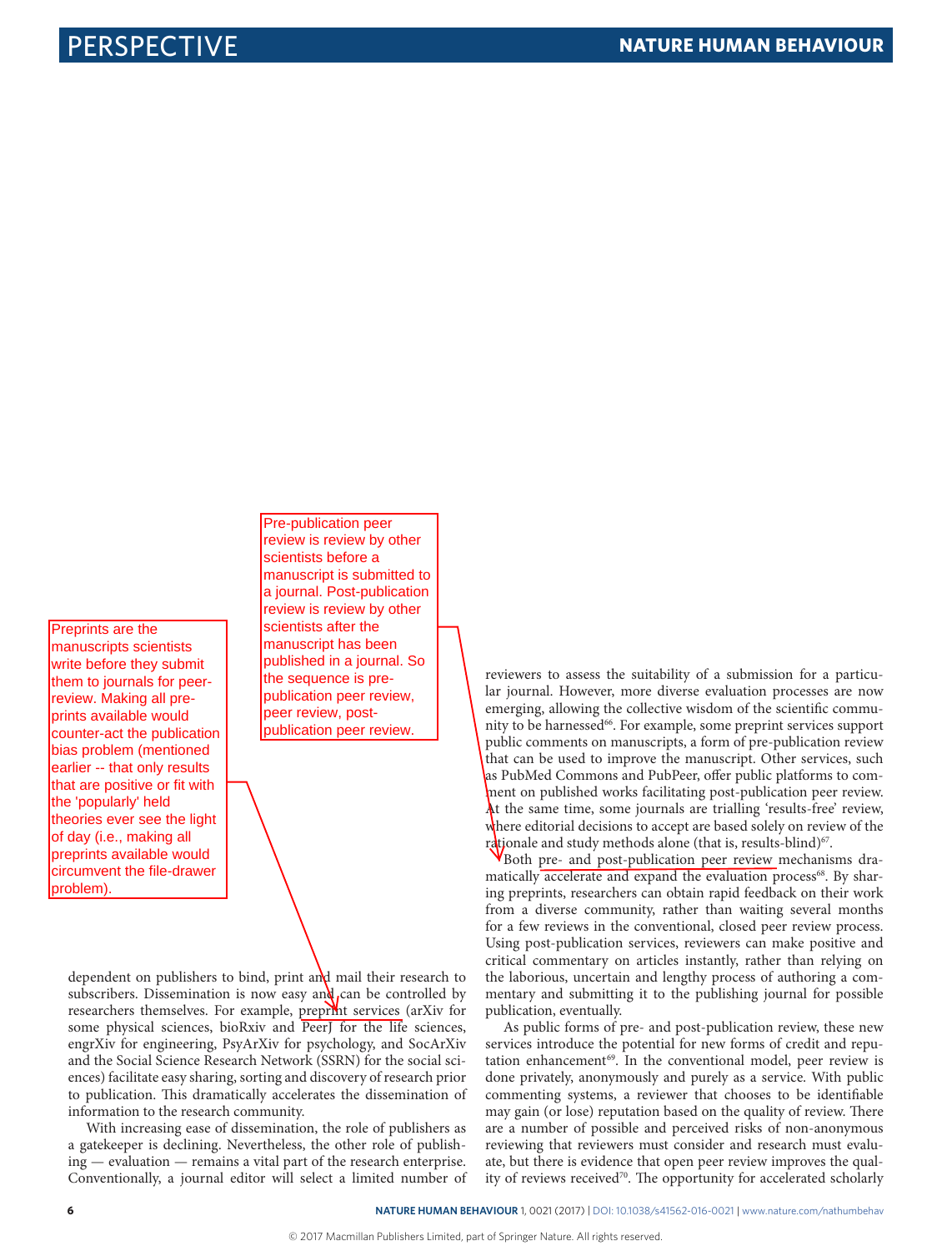# **NATURE HUMAN BEHAVIOUR EXAMPLE SERVICES PERSPECTIVE SERVICES**

communication may both improve the pace of discovery and diversify the means of being an active contributor to scientific discourse.

#### **Incentives**

Publication is the currency of academic science and increases the likelihood of employment, funding, promotion and tenure. However, not all research is equally publishable. Positive, novel and clean results are more likely to be published than negative results, replications and results with loose ends; as a consequence, researchers are incentivized to produce the former, even at the cost of accuracy40. These incentives ultimately increase the likelihood of false positives in the published literature<sup>71</sup>. Shifting the incentives therefore offers an opportunity to increase the credibility and reproducibility of published results. For example, with simulations, Munafò and Higginson developed an optimality model that predicted the most rational research strategy, in terms of the proportion of research effort spent on seeking novel results rather than on confirmatory studies, and the amount of research effort per exploratory study<sup>72</sup>. This showed that, for parameter values derived from the scientific literature, researchers acting to maximize their 'fitness' should spend most of their effort seeking novel results and conduct small studies that have a statistical power of only 10–40%. Critically, their model suggests that altering incentive structures, by considering more of a researcher's output and giving less weight to strikingly novel findings when making appointment and promotion decisions, would encourage a change in researcher behaviour that would ultimately improve the scientific value of research.

Funders, publishers, societies, institutions, editors, reviewers and authors all contribute to the cultural norms that create and sustain dysfunctional incentives. Changing the incentives is therefore a problem that requires a coordinated effort by all stakeholders to alter reward structures. There will always be incentives for innovative outcomes — those who discover new things will be rewarded more than those who do not. However, there can also be incentives for efficiency and effectiveness — those who conduct rigorous, transparent and reproducible research could be rewarded more than those who do not. There are promising examples of effective interventions for nudging incentives. For example, journals are adopting badges to acknowledge open practices (Fig. 2), Registered Reports as a results-blind publishing model and TOP guidelines

to promote openness and transparency. Funders are also adopting transparency requirements, and piloting funding mechanisms to promote reproducibility such as the Netherlands Organisation for Scientific Research (NWO) and the US National Science Foundation's Directorate of Social, Behavioral and Economic Sciences, both of which have announced funding opportunities for replication studies. Institutions are wrestling with policy and infrastructure adjustments to promote data sharing, and there are hints of open-science practices becoming part of hiring and performance evaluation (for example, [http://www.nicebread.de/open-science](http://www.nicebread.de/open-science-hiring-practices/)[hiring-practices/\)](http://www.nicebread.de/open-science-hiring-practices/). Collectively, and at scale, such efforts can shift incentives such that what is good for the scientist is also good for science — rigorous, transparent and reproducible research practices producing credible results.

### **Conclusion**

The challenges to reproducible science are systemic and cultural, but that does not mean they cannot be met. The measures we have described constitute practical and achievable steps toward improving rigor and reproducibility. All of them have shown some effectiveness, and are well suited to wider adoption, evaluation and improvement. Equally, these proposals are not an exhaustive list; there are many other nascent and maturing ideas for making research practices more efficient and reliable<sup>73</sup>. Offering a solution to a problem does not guarantee its effectiveness, and making changes to cultural norms and incentives can spur additional behavioural



**Figure 2 | The impact of introducing badges for data sharing.** In January 2014, the journal *Psychological Science* (PSCI) introduced badges for articles with open data. Immediately afterwards, the proportion of articles with open data increased steeply, and by October 2015, 38% of articles in *Psychological Science* had open data. For comparison journals (*Clinical Psychological Science* (CPS), *Developmental Psychology* (DP), *Journal of Experimental Psychology: Learning, Memory and Cognition* (JEPLMC) and *Journal of Personality and Social Psychology* (JPSP)) the proportion of articles with open data remained uniformly low. Figure adapted from ref. 75, PLoS.

changes that are difficult to anticipate. Some solutions may be ineffective or even harmful to the efficiency and reliability of science, even if conceptually they appear sensible.

The field of metascience (or metaresearch) is growing rapidly, with over 2,000 relevant publications accruing annually<sup>16</sup>. Much of that literature constitutes the evaluation of existing practices and the identification of alternative approaches. What was previously taken for granted may be questioned, such as widely used statistical methods; for example, the most popular methods and software for spatial extent analysis in fMRI imaging were recently shown to produce unacceptably high false-positive rates<sup>74</sup>. Proposed solutions may also give rise to other challenges; for example, while replication is a hallmark for reinforcing trust in scientific results, there is uncertainty about which studies deserve to be replicated and what would be the most efficient replication strategies. Moreover, a recent simulation suggests that replication alone may not suffice to rid us of false results<sup>71</sup>.

These cautions are not a rationale for inaction. Reproducible research practices are at the heart of sound research and integral to the scientific method. How best to achieve rigorous and efficient knowledge accumulation is a scientific question; the most effective solutions will be identified by a combination of brilliant hypothesizing and blind luck, by iterative examination of the effectiveness of each change, and by a winnowing of many possibilities to the broadly enacted few. True understanding of how best to structure and incentivize science will emerge slowly and will never be finished. That is how science works. The key to fostering a robust metascience that evaluates and improves practices is that the stakeholders of science must not embrace the status quo, but instead pursue self-examination continuously for improvement and self-correction of the scientific process itself.

As Richard Feynman said, "The first principle is that you must not fool yourself – and you are the easiest person to fool."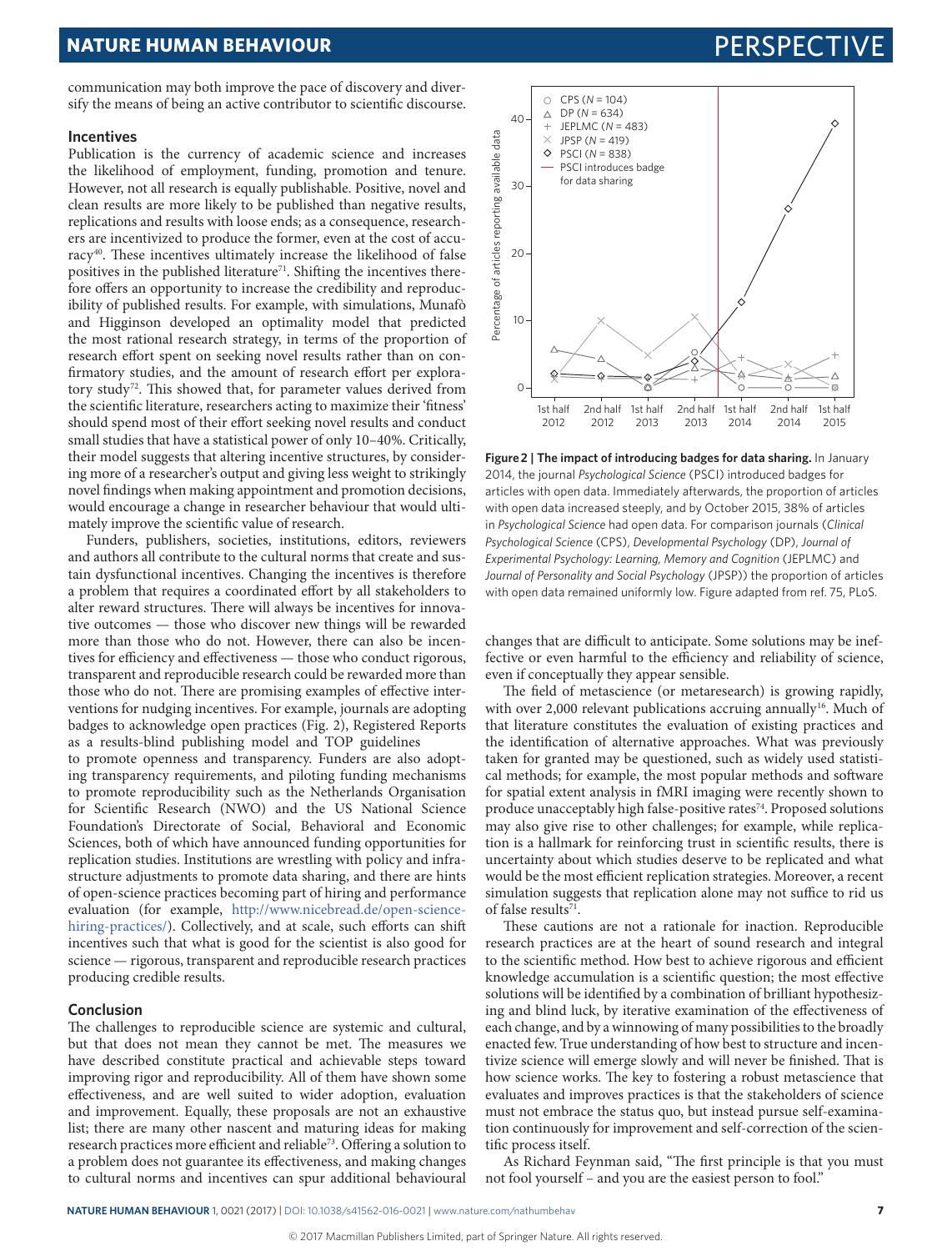# PERSPECTIVE **NATURE HUMAN BEHAVIOUR**

#### **References**

- 1. Ioannidis, J. P. A. Why most published research findings are false. *PLoS Med.* **2,** e124 (2005).
- 2. Button, K. S. *et al.* Power failure: why small sample size undermines the reliability of neuroscience. *Nat. Rev. Neurosci.* **14,** 365–376 (2013).
- 3. Fanelli, D. "Positive" results increase down the Hierarchy of the Sciences. *PloS ONE* **5,** e10068 (2010).
- 4. John, L. K., Loewenstein, G. & Prelec, D. Measuring the prevalence of questionable research practices with incentives for truth telling. *Psychol. Sci.* **23,** 524–532 (2012).
- 5. Makel, M. C., Plucker, J. A. & Hegarty, B. Replications in psychology research: how often do they really occur? *Perspect. Psychol. Sci.* **7,** 537–542 (2012).
- 6. Wicherts, J. M., Borsboom, D., Kats, J. & Molenaar, D. The poor availability of psychological research data for reanalysis. *Am. Psychol.* **61,** 726–728 (2006).
- 7. Kerr, N. L. HARKing: hypothesizing after the results are known. *Pers. Soc. Psychol. Rev.* **2,** 196–217 (1998).
- 8. Al-Shahi Salman, R. *et al.* Increasing value and reducing waste in biomedical research regulation and management. *Lancet* **383,** 176–185 (2014).
- 9. Begley, C. G. & Ioannidis, J. P. Reproducibility in science: improving the standard for basic and preclinical research. *Circ. Res.* **116,** 116–126 (2015).
- 10. Chalmers, I. *et al.* How to increase value and reduce waste when research priorities are set. *Lancet* **383,** 156–165 (2014).
- 11. Chan, A. W. *et al.* Increasing value and reducing waste: addressing inaccessible research. *Lancet* **383,** 257–266 (2014).
- 12. Glasziou, P. *et al.* Reducing waste from incomplete or unusable reports of biomedical research. *Lancet* **383,** 267–276 (2014).
- 13. Ioannidis, J. P. *et al.* Increasing value and reducing waste in research design, conduct, and analysis. *Lancet* **383,** 166–175 (2014).
- 14. Macleod, M. R. *et al.* Biomedical research: increasing value, reducing waste. *Lancet* **383,** 101–104 (2014).
- 15. Baker, M. 1,500 scientists lift the lid on reproducibility. *Nature* **533,** 452–454  $(2016)$
- 16. Ioannidis, J. P., Fanelli, D., Dunne, D. D. & Goodman, S. N. Meta-research: evaluation and improvement of research methods and practices. *PLoS Biol.* **13,** e1002264 (2015).
- 17. Paneth, N. Assessing the contributions of John Snow to epidemiology: 150 years after removal of the broad street pump handle. *Epidemiology* **15,** 514–516 (2004).
- 18. Berker, E. A., Berker, A. H. & Smith, A. Translation of Broca's 1865 report. Localization of speech in the third left frontal convolution. *Arch. Neurol.* **43,** 1065–1072 (1986).
- 19. Wade, N. Discovery of pulsars: a graduate student's story. *Science* **189,** 358–364 (1975).
- 20. Nickerson, R. S. Confirmation bias: a ubiquitous phenomenon in many guises. *Rev. Gen. Psychol.* **2,** 175–220 (1998).
- 21. Levenson, T. *The Hunt for Vulcan...and How Albert Einstein Destroyed a Planet, Discovered Relativity, and Deciphered the University* (Random House, 2015).
- 22. Rosenthal, R. *Experimenter Effects in Behavioral Research* (Appleton-Century-Crofts, 1966).
- 23. de Groot, A. D. The meaning of "significance" for different types of research [translated and annotated by Eric-Jan Wagenmakers, Denny Borsboom, Josine Verhagen, Rogier Kievit, Marjan Bakker, Angelique Cramer, Dora Matzke, Don Mellenbergh, and Han L. J. van der Maas]. *Acta Psychol.* **148,** 188–194 (2014).
- 24. Heininga, V. E., Oldehinkel, A. J., Veenstra, R. & Nederhof, E. I just ran a thousand analyses: benefits of multiple testing in understanding equivocal evidence on gene-environment interactions. *PloS ONE* **10,** e0125383 (2015).
- 25. Patel, C. J., Burford, B. & Ioannidis, J. P. Assessment of vibration of effects due to model specification can demonstrate the instability of observational associations. *J. Clin. Epidemiol.* **68,** 1046–1058 (2015).
- 26. Carp, J. The secret lives of experiments: methods reporting in the fMRI literature. *Neuroimage* **63,** 289–300 (2012).
- 27. Carp, J. On the plurality of (methodological) worlds: estimating the analytic flexibility of FMRI experiments. *Front. Neurosci.* **6,** 149 (2012).
- 28. Simonsohn, U., Nelson, L. D. & Simmons, J. P. *P*-curve: a key to the file-drawer. *J. Exp. Psychol. Gen.* **143,** 534–547 (2014).
- 29. Nuzzo, R. Fooling ourselves. *Nature* **526,** 182–185 (2015).
- 30. MacCoun, R. & Perlmutter, S. Blind analysis: hide results to seek the truth. *Nature* **526,** 187–189 (2015).
- 31. Greenland, S. *et al.* Statistical tests, *P* values, confidence intervals, and power: a guide to misinterpretations. *Eur. J. Epidemiol.* **31,** 337–350 (2016).
- 32. Sterne, J. A. & Davey Smith, G. Sifting the evidence—what's wrong with significance tests? *BMJ* **322,** 226–231 (2001).
- 33. Brand, A., Bradley, M. T., Best, L. A. & Stoica, G. Accuracy of effect size estimates from published psychological research. *Percept. Motor Skill.* **106,** 645–649 (2008).
- 34. Vankov, I., Bowers, J. & Munafò, M. R. On the persistence of low power in psychological science. *Q. J. Exp. Psychol.* **67,** 1037–1040 (2014).
- 35. Sedlmeier, P. & Gigerenzer, G. Do studies of statistical power have an effect on the power of studies? *Psychol. Bull.* **105,** 309–316 (1989).
- 36. Cohen, J. The statistical power of abnormal-social psychological research: a review. *J. Abnorm. Soc. Psychol.* **65,** 145–153 (1962).
- 37. Etter, J. F., Burri, M. & Stapleton, J. The impact of pharmaceutical company funding on results of randomized trials of nicotine replacement therapy for smoking cessation: a meta-analysis. *Addiction* **102,** 815–822 (2007).
- 38. Etter, J. F. & Stapleton, J. Citations to trials of nicotine replacement therapy were biased toward positive results and high-impact-factor journals. *J. Clin. Epidemiol.* **62,** 831–837 (2009).
- 39. Panagiotou, O. A. & Ioannidis, J. P. Primary study authors of significant studies are more likely to believe that a strong association exists in a heterogeneous meta-analysis compared with methodologists. *J. Clin. Epidemiol.* **65,** 740–747 (2012).
- 40. Nosek, B. A., Spies, J. R. & Motyl, M. Scientific utopia: II. Restructuring incentives and practices to promote truth over publishability. *Perspect. Psychol. Sci.* **7,** 615–631 (2012).
- 41. Bath, P. M. W., Macleod, M. R. & Green, A. R. Emulating multicentre clinical stroke trials: a new paradigm for studying novel interventions in experimental models of stroke. *Int. J. Stroke* **4,** 471–479 (2009).
- 42. Dirnagl, U. *et al.* A concerted appeal for international cooperation in preclinical stroke research. *Stroke* **44,** 1754–1760 (2013).
- 43. Milidonis, X., Marshall, I., Macleod, M. R. & Sena, E. S. Magnetic resonance imaging in experimental stroke and comparison with histology systematic review and meta-analysis. *Stroke* **46,** 843–851 (2015).
- 44. Klein, R. A. *et al.* Investigating variation in replicability: a "many labs" replication project. *Soc. Psychol.* **45,** 142–152 (2014).
- 45. Ebersole, C. R. *et al.* Many Labs 3: evaluating participant pool quality across the academic semester via replication. *J. Exp. Soc. Psychol.* **67,** 68–82 (2016).
- 46. Lenzer, J., Hoffman, J. R., Furberg, C. D. & Ioannidis, J. P. A. Ensuring the integrity of clinical practice guidelines: a tool for protecting patients. *BMJ* **347,** f5535 (2013).
- 47. Sterling, T. D. Publication decisions and their possible effects on inferences drawn from tests of significance—or vice versa. *J. Am. Stat. Assoc.* **54,** 30–34 (1959).
- 48. Rosenthal, R. File drawer problem and tolerance for null results. *Psychol. Bull.* **86,** 638–641 (1979).
- 49. Sterling, T. D. Consequence of prejudice against the null hypothesis. *Psychol. Bull.* **82,** 1–20 (1975).
- 50. Franco, A., Malhotra, N. & Simonovits, G. Publication bias in the social sciences: unlocking the file drawer. *Science* **345,** 1502–1505 (2014).
- 51. Simmons, J. P., Nelson, L. D. & Simonsohn, U. False-positive psychology: undisclosed flexibility in data collection and analysis allows presenting anything as significant. *Psychol. Sci.* **22,** 1359–1366 (2011).
- 52. Chambers, C. D. Registered Reports: a new publishing initiative at Cortex. *Cortex* **49,** 609–610 (2013).
- 53. Nosek, B. A. & Lakens, D. Registered Reports: a method to increase the credibility of published results. *Soc. Psychol.* **45,** 137–141 (2014).
- 54. Nosek, B. A. *et al.* Promoting an open research culture. *Science* **348,** 1422–1425 (2015).
- 55. Begg, C. *et al.* Improving the quality of reporting of randomized controlled trials: the CONSORT statement. *JAMA* **276,** 637–639 (1996).
- 56. Moher, D., Dulberg, C. S. & Wells, G. A. Statistical power, sample size, and their reporting in randomized controlled trials. *JAMA* **272,** 122–124 (1994).
- 57. Schulz, K. F., Altman, D. G., Moher, D. & Group, C. CONSORT 2010 statement: updated guidelines for reporting parallel group randomised trials. *BMJ* **340,** c332 (2010).
- 58. Grant, S. *et al.* Developing a reporting guideline for social and psychological intervention trials. *Res. Social Work Prac.* **23,** 595–602 (2013).
- 59. Liberati, A. *et al.* The PRISMA statement for reporting systematic reviews and meta-analyses of studies that evaluate health care interventions: explanation and elaboration. *PLoS Med.* **6,** e1000100 (2009).
- 60. Shamseer, L. *et al.* Preferred reporting items for systematic review and metaanalysis protocols (PRISMA-P) 2015: elaboration and explanation. *BMJ* **349,** g7647 (2015); erratum **354,** i4086 (2016).
- 61. van 't Veer, A. & Giner-Sorolla, R. Pre-registration in social psychology: a discussion and suggested template. *J. Exp. Soc. Psychol.* **67,** 2–12 (2016).
- 62. Franco, A., Malhotra, N. & Simonovits, G. Underreporting in psychology experiments: evidence from a study registry. *Soc. Psychol. Per. Sci.* **7,** 8–12 (2016).
- 63. Alsheikh-Ali, A. A., Qureshi, W., Al-Mallah, M. H. & Ioannidis, J. P. Public availability of published research data in high-impact journals. *PloS ONE* **6,** e24357 (2011).
- 64. Iqbal, S. A., Wallach, J. D., Khoury, M. J., Schully, S. D. & Ioannidis, J. P. Reproducible research practices and transparency across the biomedical literature. *PLoS Biol.* **14**, e1002333 (2016).
- 65. McNutt, M. Taking up TOP. *Science* **352,** 1147 (2016).